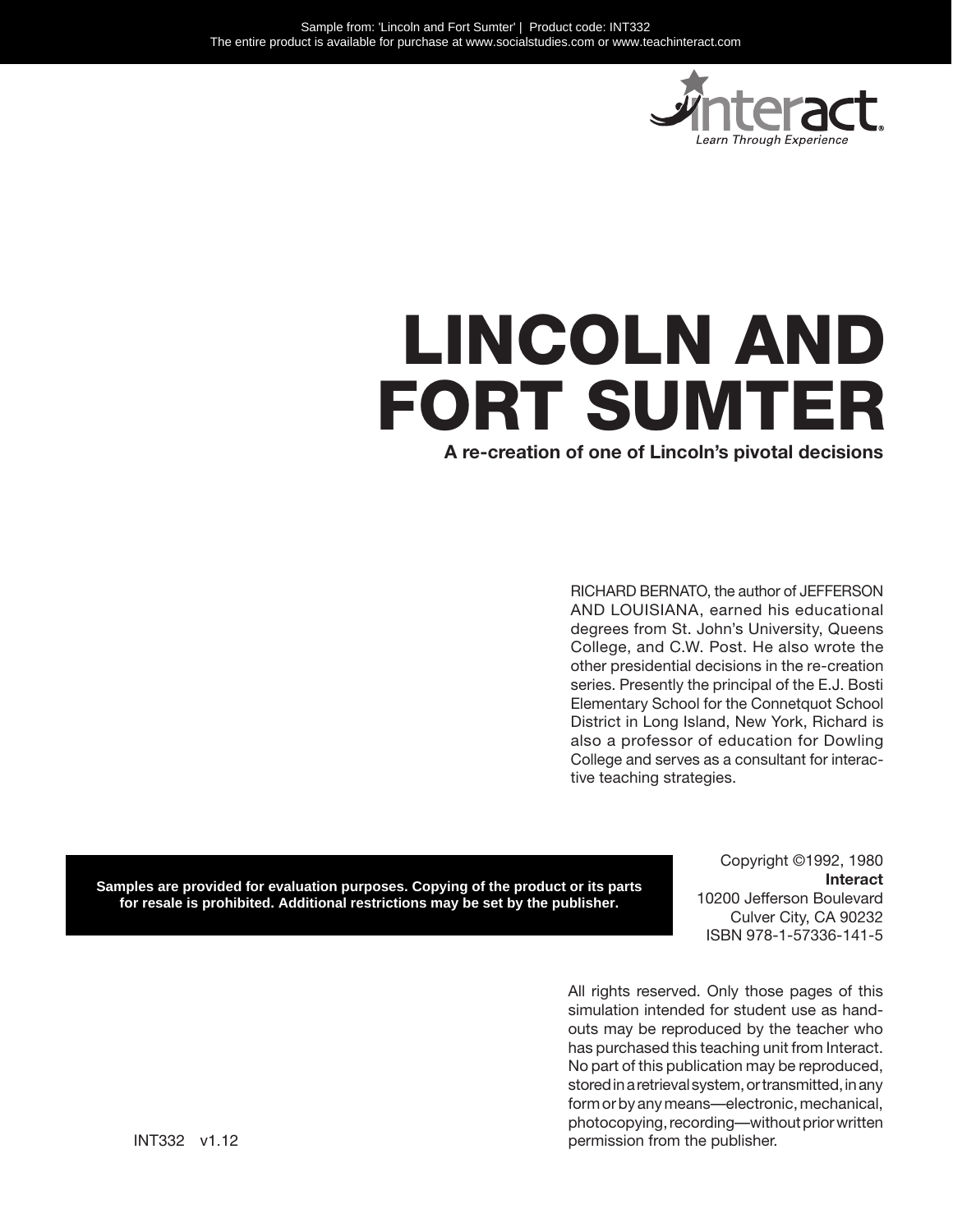### **OVERVIEW**



During three days of instruction, students become aware of the issues in the Fort Sumter crisis, participate in a re-creation of Lincoln's decision-making session, and take part in a debriefing on Lincoln's decision.

#### **Day 1**

You, as teacher, motivate and introduce the re-creation, have students read the Student Guide, assign roles/responsibilities for the actual re-creation.

#### **Day 2**

Students in their roles as moderator, President Lincoln, and his advisers/critics meet to discuss whether Fort Sumter should be surrendered to the Confederacy or secured and defended against them. After the president announces his decision, the audience questions Lincoln and discusses his reasons for his choice.

#### **Day 3** *(and maybe an extra day)*

As teacher you have two recommended final options—*debriefing* and *testing.* In cooperative learning groups students debrief by examining and prioritizing a list of considerations Lincoln might have weighed as he made his Fort Sumter decision. Next groups compare and discuss their choices. In the testing period groups first examine a 25-question test and then break apart to take the test individually.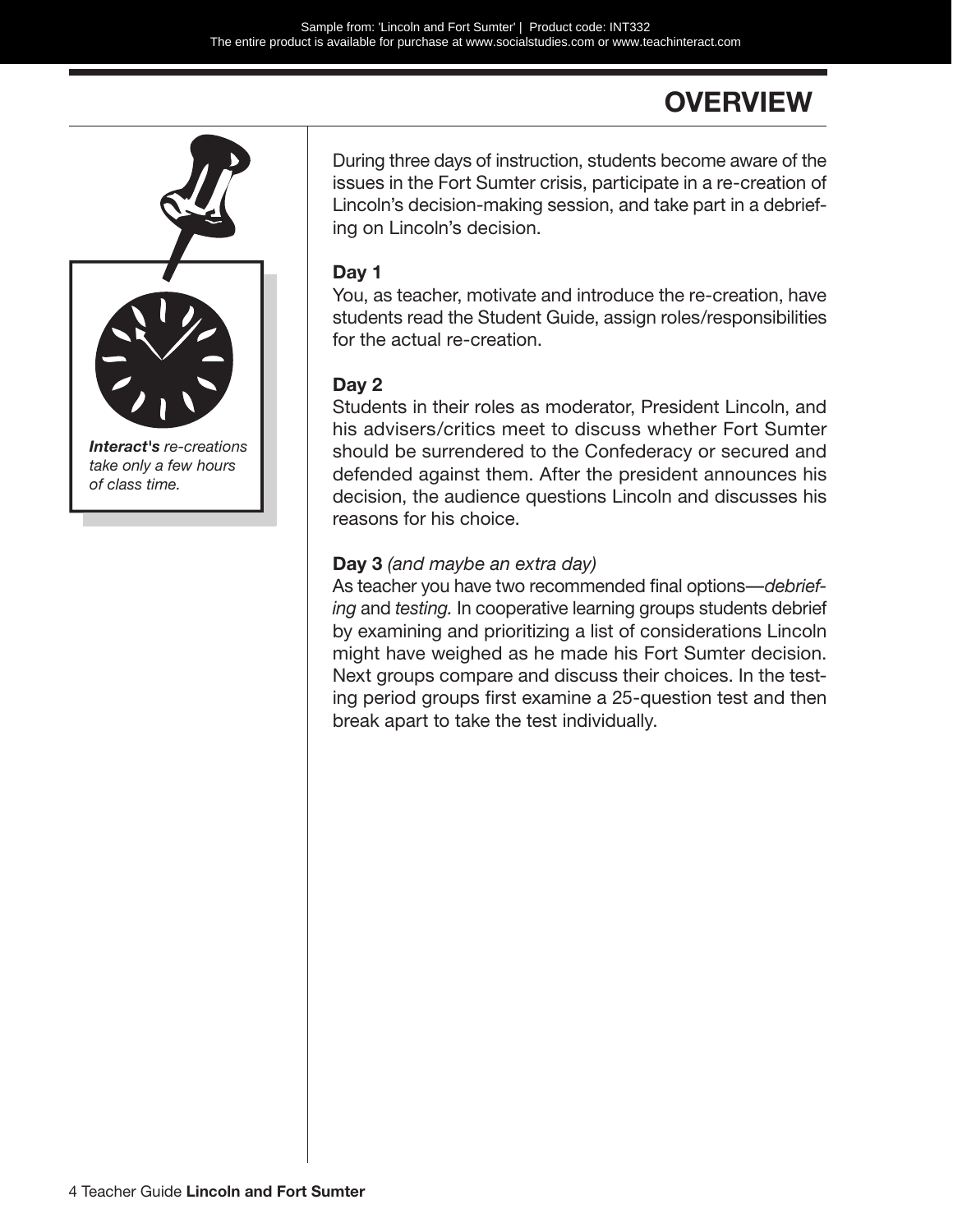### **SETUP DIRECTIONS** - 1

| 1. Handouts Duplicate the number in parentheses, using<br>the masters in this Teacher Guide.<br>MODERATOR (one: two pages, back to back)                                                                                                                                                                                                                                                                   |
|------------------------------------------------------------------------------------------------------------------------------------------------------------------------------------------------------------------------------------------------------------------------------------------------------------------------------------------------------------------------------------------------------------|
| PRESIDENT ABRAHAM LINCOLN (one: three pages,<br>$\bullet$<br>back to back)<br>MONTGOMERY BLAIR (one: two pages, back to back)<br>$\bullet$                                                                                                                                                                                                                                                                 |
| STEVEN HURLBUT (one: two pages, back to back)<br>$\bullet$<br>WILLIAM SEWARD (one: three pages, back to back)<br>$\bullet$<br>GENERAL WINFIELD SCOTT (one: two pages, back<br>$\bullet$<br>to back)<br><b>Optional:</b>                                                                                                                                                                                    |
| UNIT TEST (class set: two pages, back to back)                                                                                                                                                                                                                                                                                                                                                             |
| 2. Assigning roles Only six real roles exist in this re-<br>creation—five if you decide to assume the moderator<br>role yourself.                                                                                                                                                                                                                                                                          |
| <b>Remember:</b> Interact's hope and expectation is that you<br>and your students will use other of these 25 American<br>history re-creations during this school year. If you do,<br>each of your students, regardless of ability, should have<br>had the opportunity to have played at least one speaking<br>role during this history course.                                                             |
| Of course, randomly assigning roles is not recommended.<br>Key roles must have capable students. Roles with lesser<br>demands, however, can certainly be filled by less capable<br>students who either you or their classmates help along<br>the way. One of the real satisfactions in using Interact's<br>participatory materials, we believe, is that students grow<br>as persons as well as historians! |

Helping students grow...

as persons as well as historians...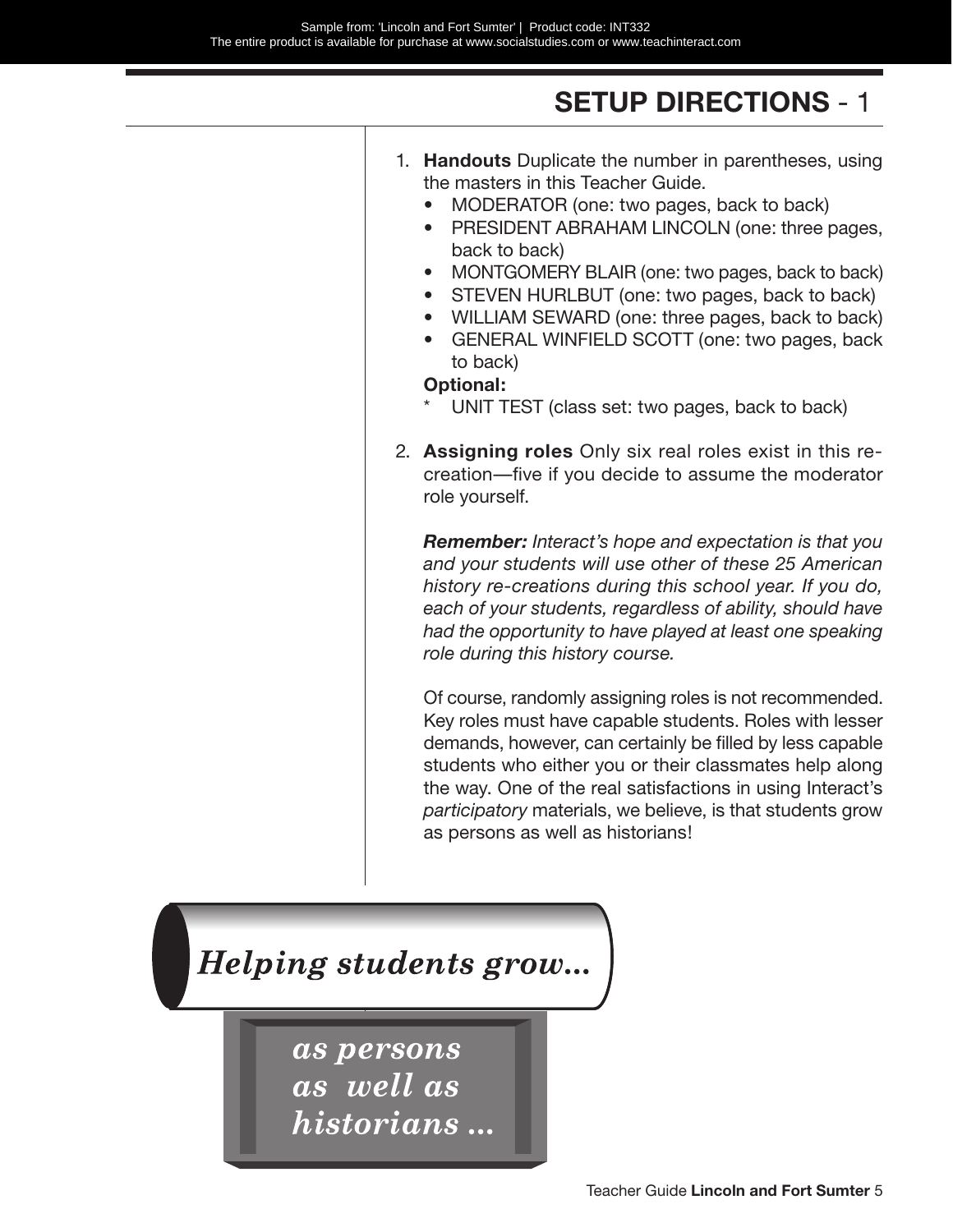### **ANNOTATED BIBLIOGRAPHY**

Catton, Bruce, *The Coming Fury,* Doubleday and Company, Garden City, 1961. Catton, an eminent Civil War historian, offers a well-drawn overview of events and circumstances of the approaching Civil War. Current, Richard N., *Lincoln and the First Shot,* J.B. Lippincott Co., Philadelphia, 1963. This fine work is a detailed description of the specific Fort Sumter crisis. It clearly draws the issues for examination and spends considerable energy discussing various interpretations of the crisis by schools of historiography. Staudenraus, P.J., ed., *The Secession Crisis, 1860-1861,*  Rand McNally, Chicago, 1963. The editor presents a wide assortment of documentary sources discussing several dimensions of the entire secession issue. The selections enable the reader to gain perspective on the motives and viewpoints of Civil War contemporaries. Swanberg, W.A., *First Blood, the Story of Fort Sumter,* Charles Scribner's Sons, New York, 1967. This more scholarly and detailed description is particularly valuable in its description of specific personalities involved in the Fort Sumter problem. Thomas, Benjamin P., *Abraham Lincoln,* Alfred A. Knopf, New York, 1952. Thomas' book is a good scholarly single volume biography of Lincoln. It provides good information about his political career and vividly describes the currents and controversies churning around Sumter. Werstein, Irving, *Abraham Lincoln versus Jefferson Davis,*  Crowell, New York, 1959. Werstein's book is an interesting comparison of the backgrounds, careers, and leadership of the two opposing heads of government during the Civil War.



*Consider seeing your friendly school librarian so that she/he will set up a LINCOLN AND FT. SUMTER RESERVE SHELF just for your class.*

*Certain students—the one playing Lincoln, for example—just might go to scholarly works such as Benjamin Platt Thomas' biography in order to "flesh out" his/ her character.*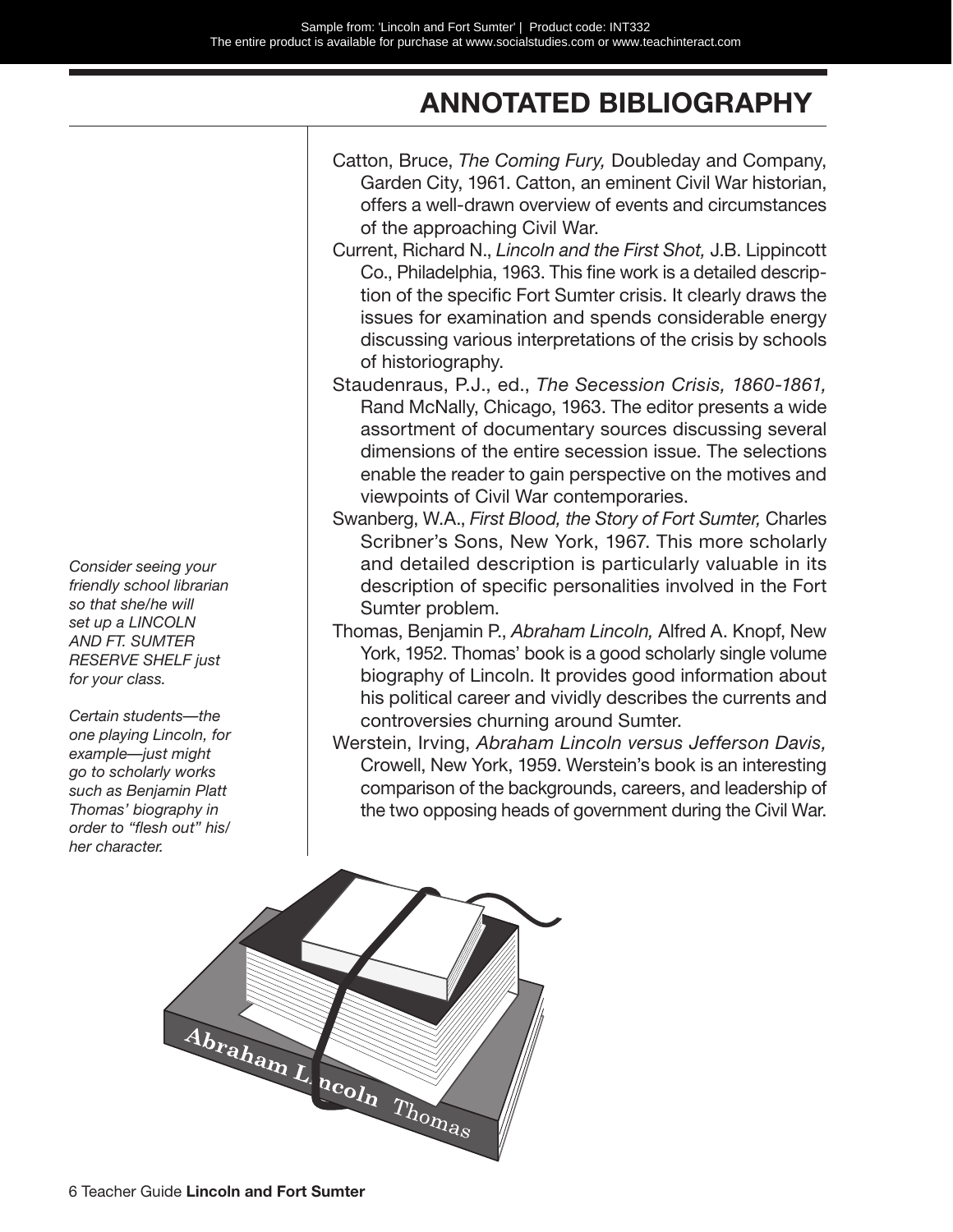

### **DAILY TEACHING DIRECTIONS** - 1

**Before Day 1** Be sure you have thoroughly examined this Teacher Guide, the Student Guide, and the various handouts.

#### **Day 1**

- 1. As in any lesson, teaching becomes easier when you have first used a "hook" to capture the class' initial attention. Locate a filmstrip or movie about the Civil War, or prepare a lecture to introduce the material.
- 2. Possibly you may wish to challenge the class with a concrete situation with questions such as the following:
	- a. Can this class secede from the rest of the school?
	- b. What arguments could you use to keep this classroom independent from the school?
	- c. Would the principal accept any such secession?
	- d. What kinds of actions might you expect the principal to take?

If your principal is willing, you might even prearrange this "confrontation" with him and have the class draft a letter of secession to him for his reaction.

- 3. Link your interest catcher with the re-creation by distributing the Student Guide. Have the students read the Purpose and Background Essay
- 4. Assign the roles.
- 5. Insure that all students understand their tasks. Separate the pupils playing the moderator, president, and advisers/ critics so they can begin preparation. Assist the audience in preparing their note-taking forms as described in the Student Guide. Circulate among the role-players so that you can speak to and assist individuals in understanding their duties.
- 6. For homework, assign students to complete reading the Student Guide and the pertinent pages from their text about Fort Sumter. Remind advisers and critics to write their paragraphs, expressing their character's opinions to use during the decision-making session.

#### **Day 2**

1. The moderator begins the day by setting the tone of the simulation. Assist him/her by checking the physical arrangement of the room and by reviewing his/her introductory paragraph.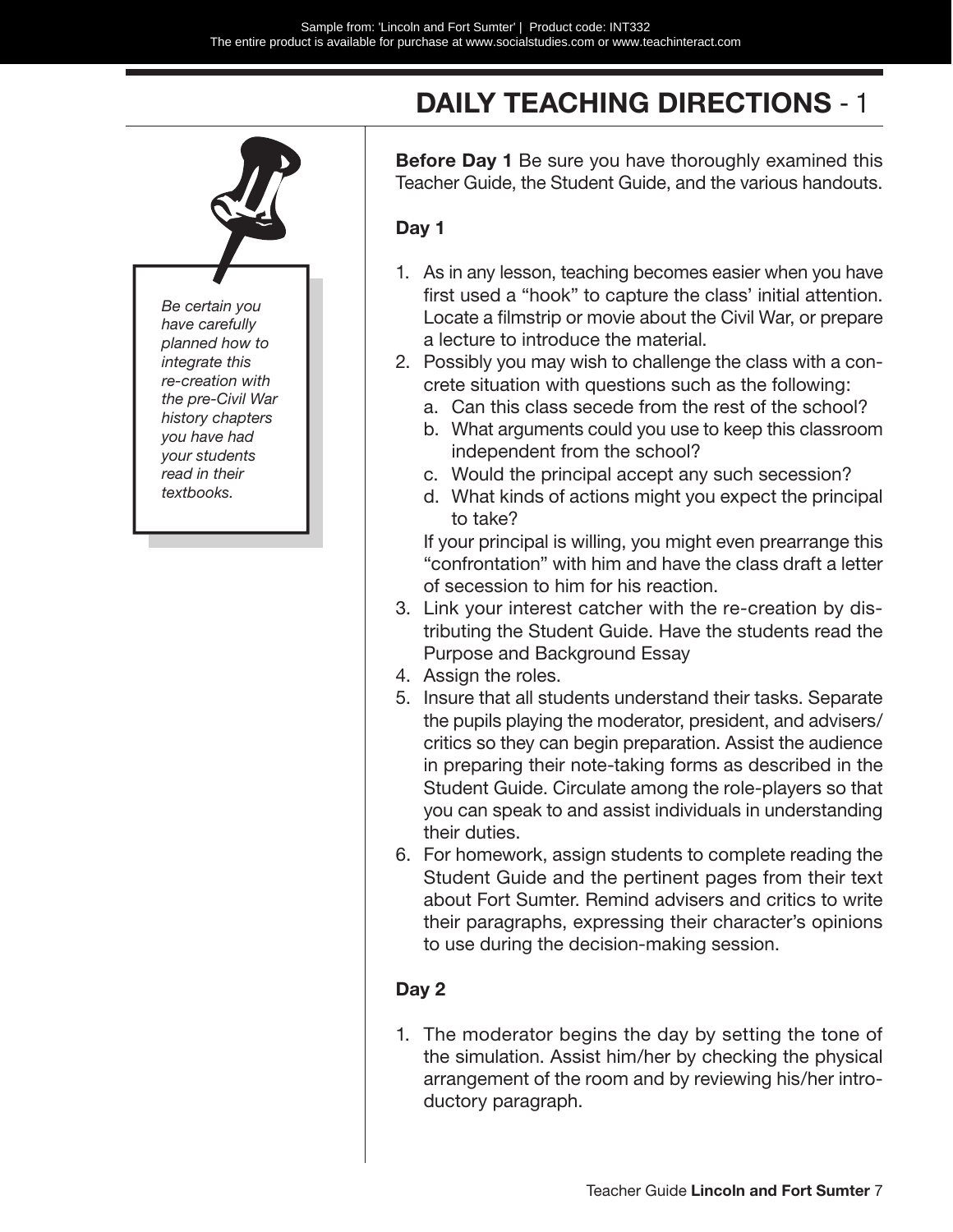### **DAILY TEACHING DIRECTIONS** - 2



*Encourage your students to speak passionately. Work to get them truly involved in their characterizations.*

*If you have a quality class and you are considering using this re-creation next year, video tape the presidential decision so that you can show portions next year to stimulate students' performance. (Such a video is also useful for open house when you want parents to see the participatory nature of your instruction.)*



- 2. After the moderator begins the session, the re-creation follows the sequence found in the President Lincoln's handout.
	- a. The president reviews the differences between the North and South and discusses how Fort Sumter represents this division.
	- b. The group assesses the specific political and military situation at Sumter.
	- c. The group discusses and analyzes the four alternatives as described in the Student Guide.
	- d. The president announces his decision to the class.
- 3. The audience, with the moderator acting as chairperson, asks questions of the president, probing for explanation or challenging his position.
- 4. The moderator conducts a reaction to the president's decision. The moderator may ask those students who favored a specific alternative to go to one corner of the room (one corner for each of the four alternatives); the undecided students to the room's middle area. The moderator then might interview one person from each subgroup about his/her choice in light of the decision-making session.
- 5. The moderator collects the advisers' and critics' paragraphs.
- 6. Your role in Day 2 should be as unobtrusive as possible. If your work to prepare students for Day 2 was successful, the re-creation will run itself. Avoid coming to the rescue in an awkward moment as much as you can.
- 7. Your key role is watching the clock to be certain that all stages of the discussion get adequate time. (You may want to have prearranged some signals with the president to slow down, speed up, ask for more explanation, etc.)
- 8. Before Day 2 ends, inform the students of your expectations for Day 3. Possible options:
	- **Option 1:** Review notes for tomorrow's objective exam.
	- **Option 2:** Have students review their notes and study the Debriefing description in the Student Guide.
	- **Option 3:** Give your students no overnight assignment.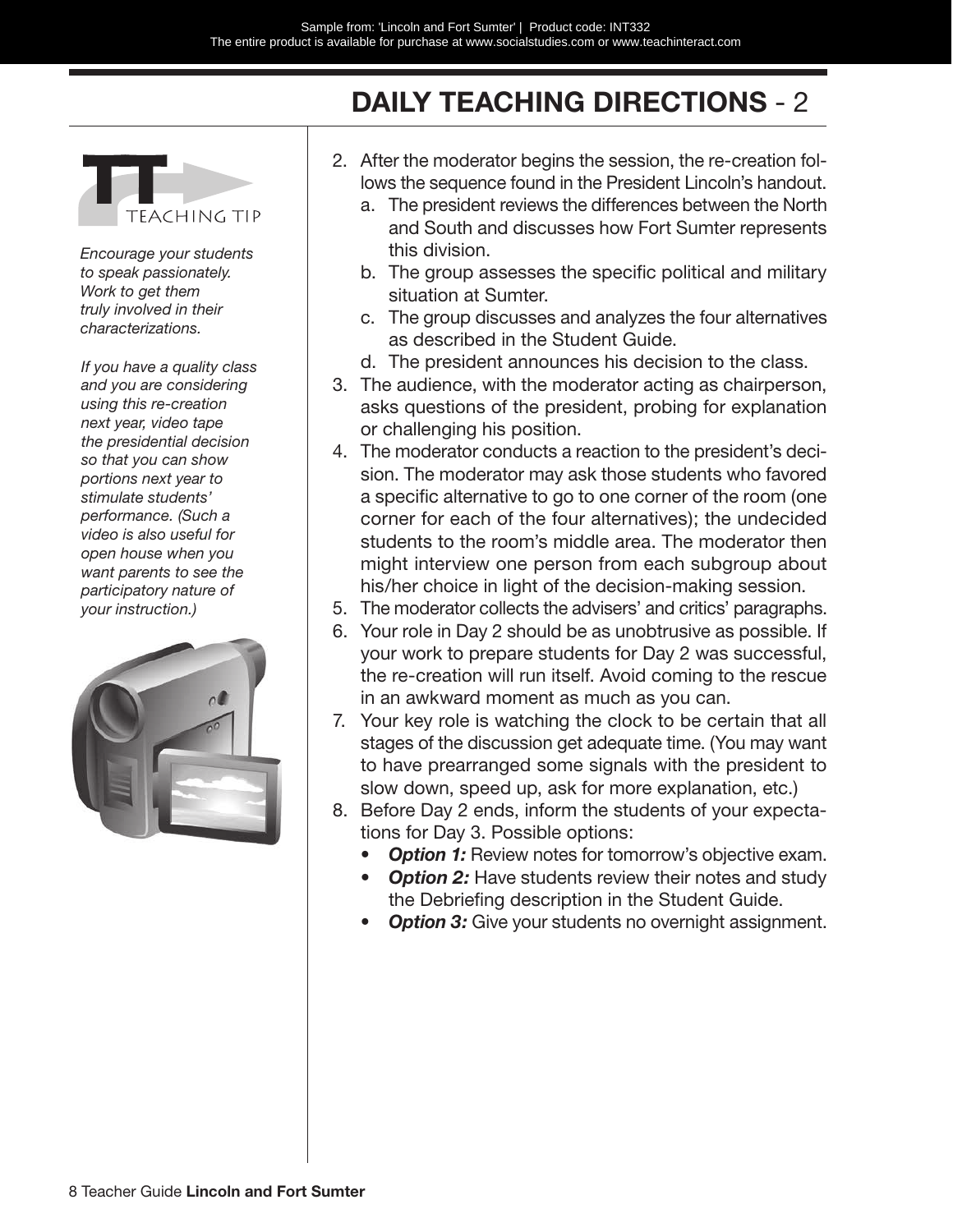### **DAILY TEACHING DIRECTIONS** - 3

**Day 3**—and possibly another day

*Note: You may choose to use both the debriefing and the testing discussed in the Student Guide on page 8. If you use both, two days may be required.*

- 1. Divide your class into activity groups of about five to six members each. Insure that the students who played the key roles are split equally among the groups.
- 2. Have your groups form circles. Group members next choose a chairperson and a recorder.
- 3. Begin the debriefing by having group members read the Debriefing on page 8 of the Student Guide.
- 4. Insure that each group's recorder writes down its list of priorities with the first being the most important; second item, the next most important, etc. Also stress that the recorder must write down the reasons the group has established for each choice.
- 5. End the activity with a chairperson's panel in the front of the room where chairpersons can compare and discuss their lists. If time permits, poll the entire class for a possible consensus on the most important priority
- 6. If you are going to test your students over the re-creation, consider using this procedure:
	- a. Have the debriefing groups circle up once more.
	- b. Give each student an objective test which group members may discuss among themselves. *Note: Only their notes and the test sheets may be on their desks. Make sure all Student Guides and writing instruments have been put away.*
	- c. Have students return to their regular seats and individually take the test without any aid from their notes.
	- d. Finally, have students exchange papers, score them, and have the groups reform and calculate their average scores.
	- e. Give a bonus to the group members with the highest score.
	- f. Here is a key to the UNIT TEST: 1. d, 2. c, 3. b, 4. d, 5. c, 6. a, 7. d, 8. a, 9. d, 10. c, 11. b, 12. d, 13. b, 14. d, 15. b, 16. b, 17. d, 18. d, 19. b, 20. d, 21. a, 22. d, 23. c, 24. a, 25. d.



*Having students speak about the activity they have experienced will intensify their learning. Such speaking experiences also help students' personal growth.*

.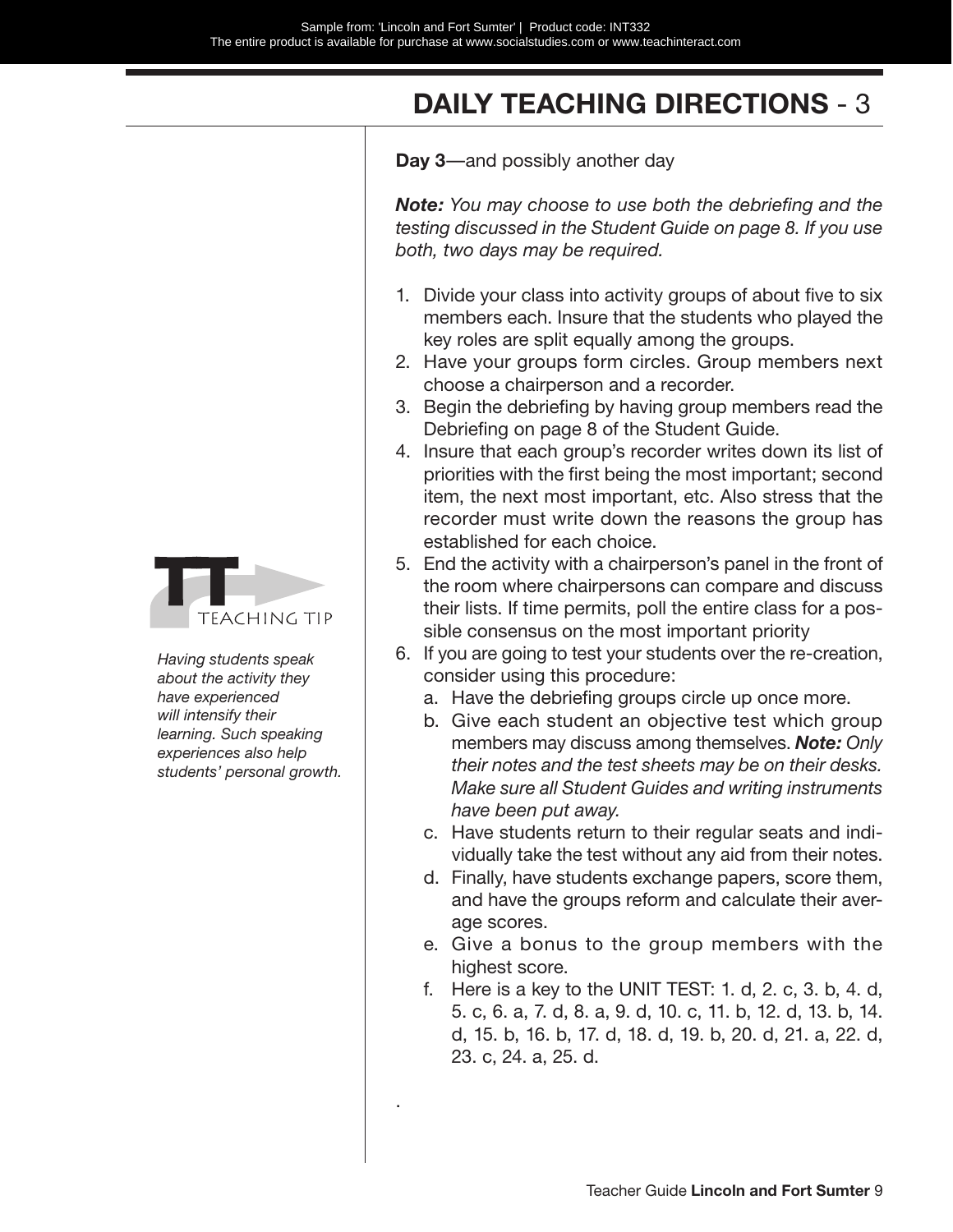## **MODERATOR HANDOUT** - 1

You are responsible for a smoothly run decision-making session. Think of yourself as the "glue" holding together all the parts.

#### **Before the re-creation**

- 1. Meet with the role-players and insure that they all feel comfortable in their tasks and that they are prepared.
- 2. Make suggestions to the role-players so that they understand how to act their roles. Emphasize that they should strive to talk and act like the persons they are portraying. For example, Seward looked down on Lincoln and thought he should be president. Blair and Seward intensely disliked each other while Scott and Seward were friendly to one another. Scott, a military man, weighed 300 pounds, was sickly and more than 70 years old. President Lincoln, although interested in his advisers' and his critics' viewpoints, clearly communicated his intention that he would maintain his right to make his own decision even in the face of unanimous dissent. (Advisers and critics alike soon learned that this president was not going to be a weakling.)
- 3. If time permits, obtain appropriate props to enhance the re-creation: a mock letter from Major Robert Anderson, a presidential seal, folded name slips to be set on desks in front of each role player.
- 4. Decide exactly how you are going to arrange the room so that every audience member can clearly see and hear the proceedings. Here is a possible room arrangement:



 $\mathbf{L} = \text{Linear}$  $A =$ Adviser  $C = \text{Critic}$ 

Members of the audience taking notes

*Role players:*

*Abraham Lincoln William Seward Montgomery Blair Steven Hurlbut General Winfield Scott*

*Note: You will move into and out of the scene as you moderate the re-creation.*